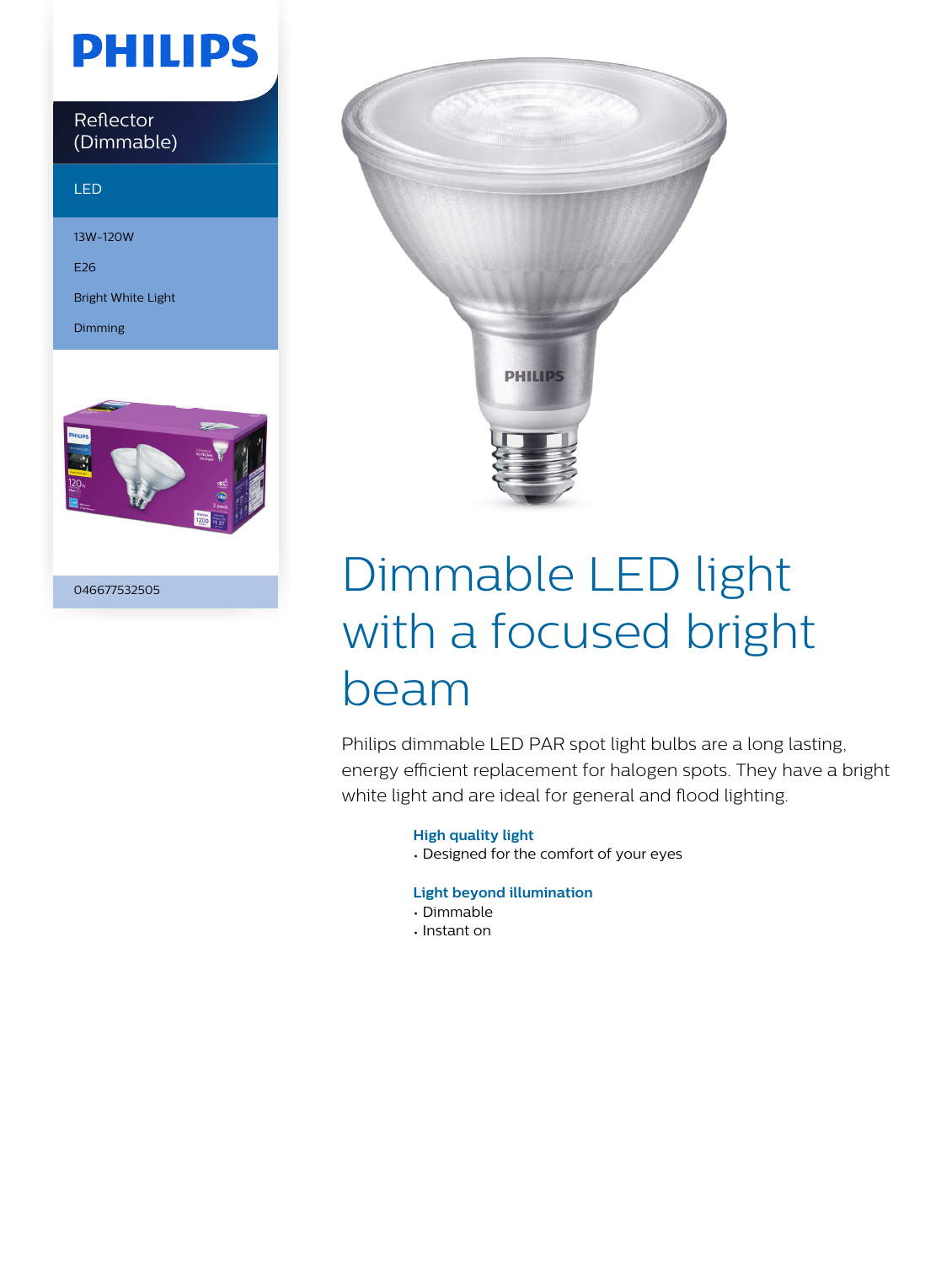## **Highlights**



**Gentle LEDs, easy on the eyes** It's easy to see how harsh lighting can strain the eyes. Too bright, and you get the glare. Too soft and you experience flicker. Now you can gently light up your world with LEDs designed to go easy on the eyes, and create the perfect ambience for your home.

#### **Dimmable**

This bulb can be used with most dimmers to create your desired ambience with smooth dimming to 10% of full light levels. Please check the dimmability compatibility chart to be certain that your particular dimmer can be used with this bulb.

### **Specifications**

#### **Bulb characteristics**

- Dimmable: Yes
- Intended use: Indoor
- Lamp shape: Directional reflector
- Socket: E26
- Technology: LED

#### **Bulb dimensions**

- Height: 12.9 cm
- Weight: 0.374 kg
- Width: 12.2 cm

#### **Durability**

- Average life (at 2.7 hrs/day): 25 year(s)
- Lumen maintenance factor: 70%
- Nominal lifetime: 25,000 hour(s)
- Number of switch cycles: 50,000

#### **Light characteristics**

- Beam angle: 40 degree(s)
- Color consistency: 4SDCM
- Color rendering index (CRI): 90
- Color temperature: 3000 K
- Light Color Category: Bright White
- Nominal luminous flux: 1200 lumen
- Starting time: 0.5 s
- Warm-up time to 60% light: Instant full light

#### **Miscellaneous**

• EyeComfort: Yes

#### **Other characteristics**

- Lamp current: 120 mA
- Efficacy: 92 lm/W

#### **Packaging information**

- EAN: 046677532505
- EOC: 532507
- Product title: 13PAR38/LED/930/F40/DIM/GULW T20 2/2FB

#### **Power consumption**

- Power factor: 0.8
- Voltage: 120 V
- Wattage: 13 W
- Wattage equivalent: 120 W

#### **Product dimensions & weight**

• Length: 12.9 cm

#### **Rated values**

- Rated beam angle: 40 degree(s)
- Rated lifetime: 25,000 hour(s)
- Rated peak intensity: 2231 cd
- Rated power: 13 W

#### **Technical specifications**

• Frequency: 50-60 Hz

#### **Instant on**